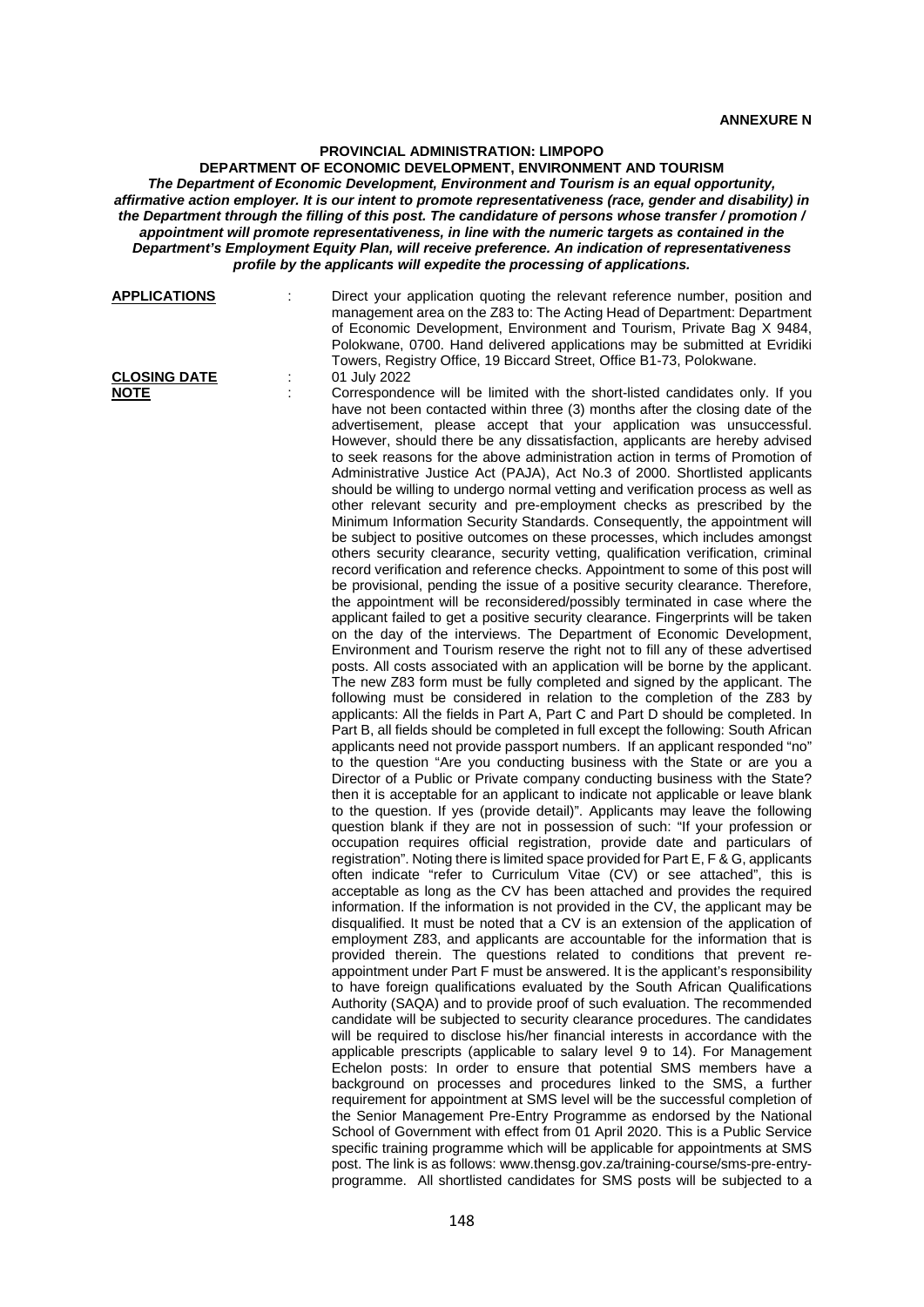technical exercise that intends to test relevant technical elements of the job, the logistics of which will be communicated by the Department. Following the interview and technical exercise, the selection panel will recommend a candidate(s) to attend a generic managerial competency assessment (in compliance with the DPSA Directive on the implementation of competencybased assessments). The competency assessment will be testing generic managerial competencies using the mandated DPSA SMS competency assessment tools. Applications must reach the Department before the closing date. It is the sole responsibility of an applicant to ensure that their applications reach the Department of Economic Development, Environment and Tourism before the stipulated closing date. Applicants who have retired from the Public Service with a specific determination that they cannot be reappointed or have been declared medically unfit will not be considered. The contents of the advertised post will also be posted on the following websites www.limpopo.gov.za / www.ledet.gov.za / www.dpsa.gov.za. The Department reserves the right not to make any appointment to the posts advertised. The employment decision shall be informed by the Employment Equity Plan of the Department.

## **MANAGEMENT ECHELON**

| <b>POST 20/200</b>                   |    | <b>CHIEF DIRECTOR REF NO: C3/22/1</b><br>Directorate: Business Regulations and Governance                                                                                                                                                                                                                                                                                                                                                                                                                                                                                                                                                                                                                                                                                                                                                                                                                                                                                                                                                                                                                                                                        |
|--------------------------------------|----|------------------------------------------------------------------------------------------------------------------------------------------------------------------------------------------------------------------------------------------------------------------------------------------------------------------------------------------------------------------------------------------------------------------------------------------------------------------------------------------------------------------------------------------------------------------------------------------------------------------------------------------------------------------------------------------------------------------------------------------------------------------------------------------------------------------------------------------------------------------------------------------------------------------------------------------------------------------------------------------------------------------------------------------------------------------------------------------------------------------------------------------------------------------|
| <b>SALARY</b>                        |    | R1 269 951 - R1 518 396 per annum (Level 14), (an all-inclusive remuneration<br>package). The remuneration package includes a basic (70% of packages),<br>State contribution to the Government Employees Pension Fund (13% of basic<br>salary) and a flexible portion which can be structured according to the<br>individuals' personal needs                                                                                                                                                                                                                                                                                                                                                                                                                                                                                                                                                                                                                                                                                                                                                                                                                    |
| <b>CENTRE</b><br><b>REQUIREMENTS</b> | İ, | Head Office: Polokwane<br>An undergraduate qualification (NQF 7) in Economics / Business Studies /<br>Management Studies / Law / Policing / Business Management / Commerce /<br>Commercial Law or equivalent as recognized by SAQA. Five (5) years of<br>experience at a senior managerial level. Valid driver's license (with exception<br>of person with disability). Competencies: Strategic Capability and Leadership.<br>Programme and Project Management. Change Management. Financial<br>Management. People Management and Empowerment. Knowledge<br>Management. Problem Solving and Analysis. Client orientation and customer<br>focus. Communication. Skills and Knowledge: Interpret and implement<br>economic related legislations. Knowledge of policy and legislation<br>development and analysis. Knowledge of economic issues. Project<br>management. Labour relations. Financial and human resource management.<br>Computer literacy. Leadership skills. Report writing. Presentation skills.<br>Problem solving and analysis skills. Excellent communication skills.<br>Interpersonal skills. Organization and delegation. Forward planning and |
| <b>DUTIES</b>                        | t  | strategic thinking. Problem solving and decision-making.<br>Develop and facilitate policy and strategic and business plans. Provide<br>leadership on the promotion of a healthy and fair-trading environment within<br>the liquor industry. Facilitate and oversee business regulations. Promote and<br>co-ordinate the provision of consumer protection services. Provide co-<br>ordination, integration and interaction with national and local partners and<br>stakeholder. Provide support services and facilitate compliance with the Liquor<br>Board, Gambling Board and Consumer Court to relevant legislations.                                                                                                                                                                                                                                                                                                                                                                                                                                                                                                                                          |
| <b>ENQUIRIES</b>                     | ÷  | Mrs S Pelser Tel No: (015) 293 8678                                                                                                                                                                                                                                                                                                                                                                                                                                                                                                                                                                                                                                                                                                                                                                                                                                                                                                                                                                                                                                                                                                                              |
| <b>POST 20/201</b>                   |    | <b>CHIEF DIRECTOR REF NO: C3/22/2</b><br>Directorate: Enterprise Development                                                                                                                                                                                                                                                                                                                                                                                                                                                                                                                                                                                                                                                                                                                                                                                                                                                                                                                                                                                                                                                                                     |
| <b>SALARY</b>                        | ÷  | R1 269 951 - R1 518 396 per annum (Level 14), (an all-inclusive remuneration<br>package). The remuneration package includes a basic (70% of packages),<br>State contribution to the Government Employees Pension Fund (13% of basic<br>salary) and a flexible portion which can be structured according to the<br>individuals' personal needs                                                                                                                                                                                                                                                                                                                                                                                                                                                                                                                                                                                                                                                                                                                                                                                                                    |
| <b>CENTRE</b><br><b>REQUIREMENTS</b> |    | Head Office: Polokwane<br>An undergraduate qualification (NQF 7) in Economics / Business Studies /<br>Management Studies or equivalent as recognized by SAQA. Five (5) years of                                                                                                                                                                                                                                                                                                                                                                                                                                                                                                                                                                                                                                                                                                                                                                                                                                                                                                                                                                                  |

experience at a senior managerial level. Valid driver's license (with exception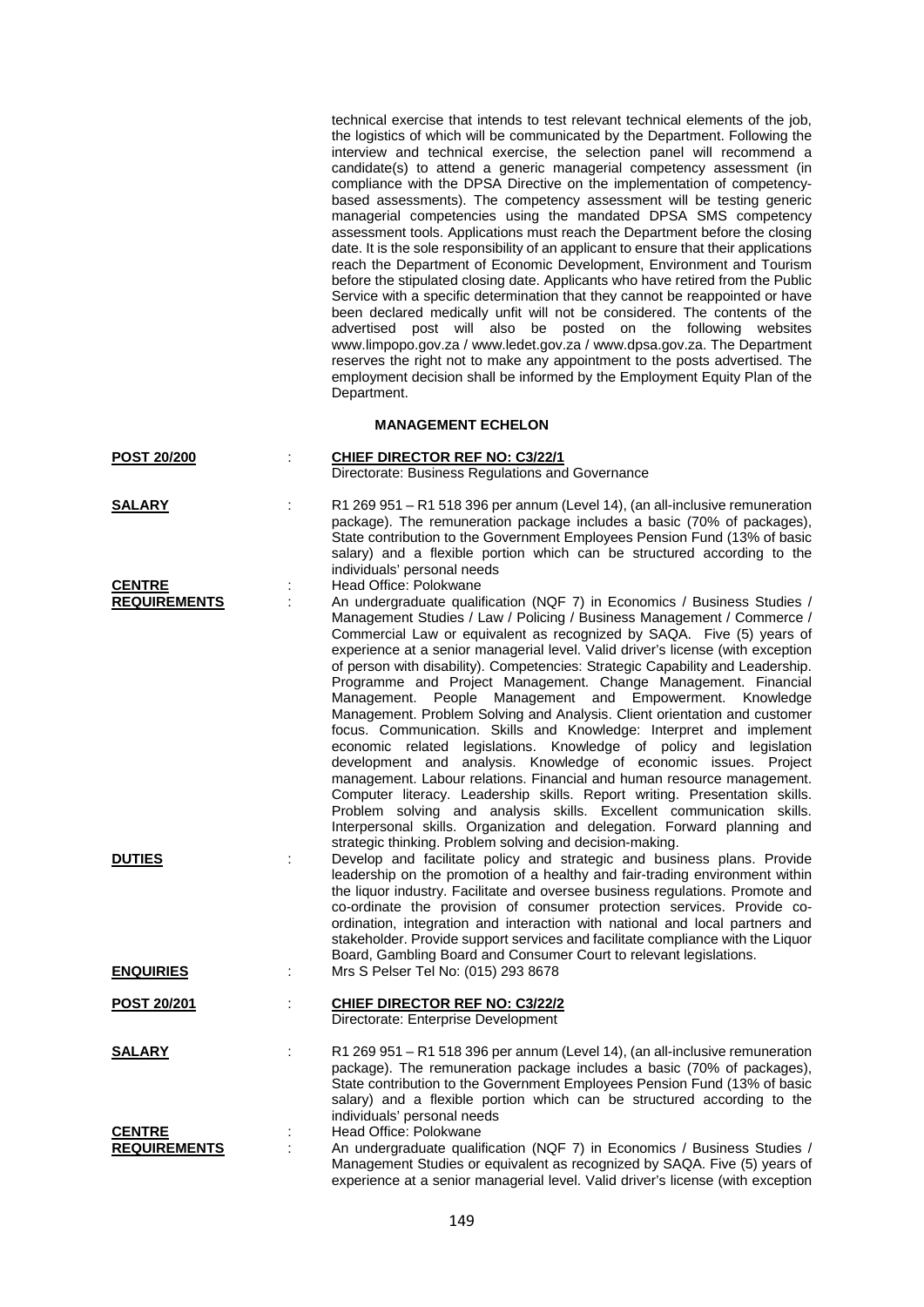| <b>DUTIES</b>                        | of person with disability). Competencies: Strategic Capability and Leadership.<br>Programme and Project Management. Change Management. Financial<br>Management. People Management and Empowerment. Knowledge<br>Management. Problem Solving and Analysis. Client orientation and customer<br>focus. Communication. Skills and Knowledge: Interpret and implement<br>economic related legislations. Knowledge of policy and legislation<br>development and analysis. Knowledge of economic issues. Project<br>management. Labour relations. Financial and human resource management.<br>Computer literacy. Leadership skills. Report writing. Presentation skills.<br>Problem solving and analysis skills. Excellent communication skills.<br>Interpersonal skills. Organization and delegation. Forward planning and<br>strategic thinking. Problem solving and decision-making.<br>Develop Enterprise policies, strategies and business plans. Provide leadership<br>and co-ordination in the implementation of enterprise strategies and plans.<br>Promote and support SMME and Cooperatives. Provide leadership and<br>monitoring of entrepreneurship training, development and marketing services.<br>Interpretation and implementation of Branch strategy. Develop policies.<br>Design planning frameworks and guidelines to operationalise strategy.<br>Manage functions of Directors and Components. Ensure resources are<br>available, Financial management, etc. Performance / Standards / Policies /<br>M&E. |
|--------------------------------------|------------------------------------------------------------------------------------------------------------------------------------------------------------------------------------------------------------------------------------------------------------------------------------------------------------------------------------------------------------------------------------------------------------------------------------------------------------------------------------------------------------------------------------------------------------------------------------------------------------------------------------------------------------------------------------------------------------------------------------------------------------------------------------------------------------------------------------------------------------------------------------------------------------------------------------------------------------------------------------------------------------------------------------------------------------------------------------------------------------------------------------------------------------------------------------------------------------------------------------------------------------------------------------------------------------------------------------------------------------------------------------------------------------------------------------------------------------------------------------------------------------------------|
| <b>ENQUIRIES</b>                     | Mrs S Pelser Tel No: (015) 293 8678                                                                                                                                                                                                                                                                                                                                                                                                                                                                                                                                                                                                                                                                                                                                                                                                                                                                                                                                                                                                                                                                                                                                                                                                                                                                                                                                                                                                                                                                                    |
| POST 20/202                          | DIRECTOR REF NO: C3/22/3<br>Directorate: Supply Chain Management                                                                                                                                                                                                                                                                                                                                                                                                                                                                                                                                                                                                                                                                                                                                                                                                                                                                                                                                                                                                                                                                                                                                                                                                                                                                                                                                                                                                                                                       |
| <b>SALARY</b>                        | R1 073 187 - R1 264 176 per annum (Level 13), (an all-inclusive remuneration<br>package). The remuneration package includes a basic (70% of packages),<br>State contribution to the Government Employees Pension Fund (13% of basic<br>salary) and a flexible portion which can be structured according to the<br>individuals' personal needs                                                                                                                                                                                                                                                                                                                                                                                                                                                                                                                                                                                                                                                                                                                                                                                                                                                                                                                                                                                                                                                                                                                                                                          |
| <b>CENTRE</b><br><b>REQUIREMENTS</b> | Head Office: Polokwane<br>÷<br>An undergraduate qualification (NQF7 level) in Supply Chain Management /<br>Logistics / Financial Management / Accounting / Purchasing or equivalent as<br>recognized by SAQA; Five (5) years of experience at middle/senior managerial<br>level; A valid drivers license (with exception with people with disabilities).<br>Competencies: Strategic Capability and Leadership. Programme and Project<br>Management. Change Management. Financial Management.<br>People<br>Management and Empowerment. Knowledge Management. Problem Solving<br>and analysis. Client orientation and Customer Focus. Communication. Skills<br>and Knowledge: Knowledge and experience in the application of legislative<br>framework that governs supply chain management in the Public Service<br>environment, PFMA, PPPFA, BBBEE and Treasury Regulation; Computer<br>literacy; Excellent verbal and written communication skills; Problem solving,<br>analytical skills and computer literacy; Knowledge of LOGIS and BAS; Strong<br>planning and coordination abilities; Proven management skills and a track<br>record in the preparation, implementation and management of strategic,<br>operational and financial plans and projects. Public Service, Supply Chain<br>Management Legislative Framework and LOGIS, Knowledge, Negotiations,<br>Policy formulation and Analytical thinking.                                                                                                        |
| <b>DUTIES</b>                        | Manage the procurement of goods and services within the department (provide<br>demand, acquisition, purchasing, contract, stores, warehouse and asset<br>management); Manage demand analysis process in the department; Manage<br>the implementation of the Departmental Annual Procurement Plans; Ensure<br>compliance with Supply Chain Management Legislative Framework; Prepare<br>monthly management reports on procurement and SCM Performance and<br>provide early warning signs to management; Management of the Directorate<br>staff and budget; Management of the Departmental Asset Register (including<br>all the State Owned Nature Reserves); Develop and implement appropriate<br>performance management internal controls and audit trails to ensure efficient<br>and effective supply chain management services; Provide strategic support,<br>advice and guidance to all responsibility managers to ensure compliance with<br>Supply Chain Management regulations; Follow up and provide advice and<br>monitor the response to SCM audit findings in line with the agreed action plan;<br>Identify and report on risks in respect of Supply Chain Management within the<br>department and recommend corrective action; Monitor SCM supplier<br>performance and complaints register; Manage strategic sourcing; Support the                                                                                                                                                                           |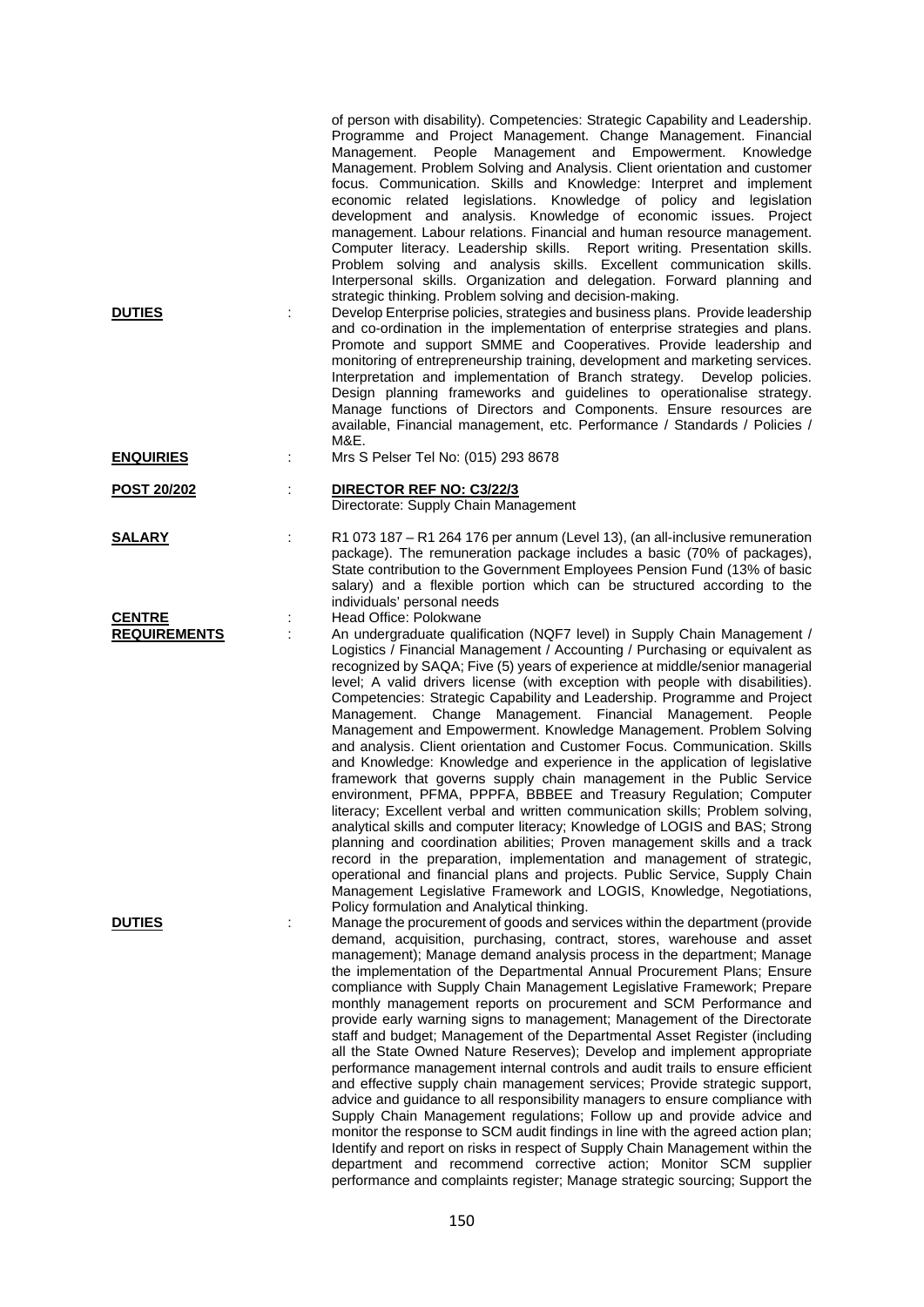| <b>ENQUIRIES</b>                     | İ. | various departmental Bid Specification, Evaluation and Adjudication<br>Committees; Ensure the implementation of all procurement processes and<br>procedures; Manage the relationship between the department and its different<br>categories of service providers; Manage tender procurement processes in<br>accordance with the PPPFA, related regulations and instruction notes and<br>generally recognized financial practices to ensure the achievement of strategic<br>objectives; Manage and assist in the compilation of Bids documents; Manage<br>stock-taking and asset verification processes; Manage the safe guarding of<br>assets; Manage the maintenance of assets register; Manage the assets<br>disposal process; Prepare and compile the relevant financial management<br>information for inclusion in the Interim and Annual financial statements; Ensure<br>the achievement of operational targets; Develop procedure manuals /<br>guidelines / practices / framework to ensure continues monitoring and<br>evaluation of the SCM functions and standards; Plan, co-ordinate and ensure<br>proper management of the department's government owned vehicles,<br>subsidized vehicles, motor financial scheme and related services; Coordinate<br>proper acquisition and disposal of motor transport; Manage and monitor<br>vehicles operations and customer services; Manage technical services;<br>Manage vehicles inspections and audit services; Manage inventory; Manage<br>Project; Ensure the achievement of operational targets; Manage others and<br>ensure that all contribute towards achievement of dept goals; Develop<br>Guidelines / Practices/ Frameworks / M&E.<br>Mrs S Pelser Tel No: (015) 293 8678 |
|--------------------------------------|----|----------------------------------------------------------------------------------------------------------------------------------------------------------------------------------------------------------------------------------------------------------------------------------------------------------------------------------------------------------------------------------------------------------------------------------------------------------------------------------------------------------------------------------------------------------------------------------------------------------------------------------------------------------------------------------------------------------------------------------------------------------------------------------------------------------------------------------------------------------------------------------------------------------------------------------------------------------------------------------------------------------------------------------------------------------------------------------------------------------------------------------------------------------------------------------------------------------------------------------------------------------------------------------------------------------------------------------------------------------------------------------------------------------------------------------------------------------------------------------------------------------------------------------------------------------------------------------------------------------------------------------------------------------------------------------------------------------------------------------------|
| <u>POST 20/203</u>                   |    | DIRECTOR REF NO: C3/22/4<br>Directorate: Consumer Affairs                                                                                                                                                                                                                                                                                                                                                                                                                                                                                                                                                                                                                                                                                                                                                                                                                                                                                                                                                                                                                                                                                                                                                                                                                                                                                                                                                                                                                                                                                                                                                                                                                                                                              |
| <b>SALARY</b>                        | t. | R1 073 187 - R1 264 176 per annum (Level 13), (an all-inclusive remuneration<br>package). The remuneration package includes a basic (70% of packages),<br>State contribution to the Government Employees Pension Fund (13% of basic<br>salary) and a flexible portion which can be structured according to the<br>individuals' personal needs                                                                                                                                                                                                                                                                                                                                                                                                                                                                                                                                                                                                                                                                                                                                                                                                                                                                                                                                                                                                                                                                                                                                                                                                                                                                                                                                                                                          |
| <b>CENTRE</b><br><b>REQUIREMENTS</b> | ÷  | Head Office: Polokwane<br>An undergraduate qualification (NQF 7) in Law / Policing / Business<br>Management / Commerce / Commercial Law or equivalent as recognized by<br>SAQA. Five (5) years of experience at a middle/senior managerial level. Valid<br>driver's license (with exception of person with disability). Competencies:<br>Strategic Capability and Leadership. Programme and Project Management.<br>Change Management. Financial Management. People Management and<br>Empowerment. Knowledge Management. Problem Solving and Analysis.<br>Client orientation and customer focus. Communication. Skills and Knowledge:<br>Interpret and implement economic related legislations. Knowledge of policy<br>and legislation development and analysis. Knowledge of economic issues.<br>Project management. Economic management. Labour relations. Financial and<br>human resource management. Computer literacy. Leadership skills. Report<br>writing. Presentation skills. Problem solving and analysis skills. Excellent<br>communication skills. Interpersonal skills. Organization and delegation.<br>Forward planning and strategic thinking. Problem solving and decision-making.                                                                                                                                                                                                                                                                                                                                                                                                                                                                                                                                      |
| <b>DUTIES</b>                        |    | Develop and ensure implementation of policies, strategies and business plans.<br>Promote and facilitate customer protection services. Promote, co-ordinate and<br>monitor consumer education and advice. Facilitate and ensure business<br>compliance. Manage projects. Ensure the achievement of operational targets.<br>Manager others. Ensure that II contribute towards achievement of departmental<br>goals. Guidelines / Practices / Frameworks / M&E.                                                                                                                                                                                                                                                                                                                                                                                                                                                                                                                                                                                                                                                                                                                                                                                                                                                                                                                                                                                                                                                                                                                                                                                                                                                                           |
| <b>ENQUIRIES</b>                     | ÷  | Mrs S Pelser Tel No: (015) 293 8678                                                                                                                                                                                                                                                                                                                                                                                                                                                                                                                                                                                                                                                                                                                                                                                                                                                                                                                                                                                                                                                                                                                                                                                                                                                                                                                                                                                                                                                                                                                                                                                                                                                                                                    |
| <b>POST 20/204</b>                   |    | DIRECTOR REF NO: C3/22/5<br>Directorate: Corporate Governance                                                                                                                                                                                                                                                                                                                                                                                                                                                                                                                                                                                                                                                                                                                                                                                                                                                                                                                                                                                                                                                                                                                                                                                                                                                                                                                                                                                                                                                                                                                                                                                                                                                                          |
| <b>SALARY</b>                        | ÷  | R1 073 187 - R1 264 176 per annum (Level 13), (an all-inclusive remuneration<br>package). The remuneration package includes a basic (70% of packages),<br>State contribution to the Government Employees Pension Fund (13% of basic<br>salary) and a flexible portion which can be structured according to the<br>individuals' personal needs                                                                                                                                                                                                                                                                                                                                                                                                                                                                                                                                                                                                                                                                                                                                                                                                                                                                                                                                                                                                                                                                                                                                                                                                                                                                                                                                                                                          |
| <b>CENTRE</b><br><b>REQUIREMENTS</b> | ÷  | Head Office: Polokwane<br>An undergraduate qualification (NQF 7) in Law / Policing / Business<br>Management / Commerce / Commercial Law or equivalent as recognized by                                                                                                                                                                                                                                                                                                                                                                                                                                                                                                                                                                                                                                                                                                                                                                                                                                                                                                                                                                                                                                                                                                                                                                                                                                                                                                                                                                                                                                                                                                                                                                 |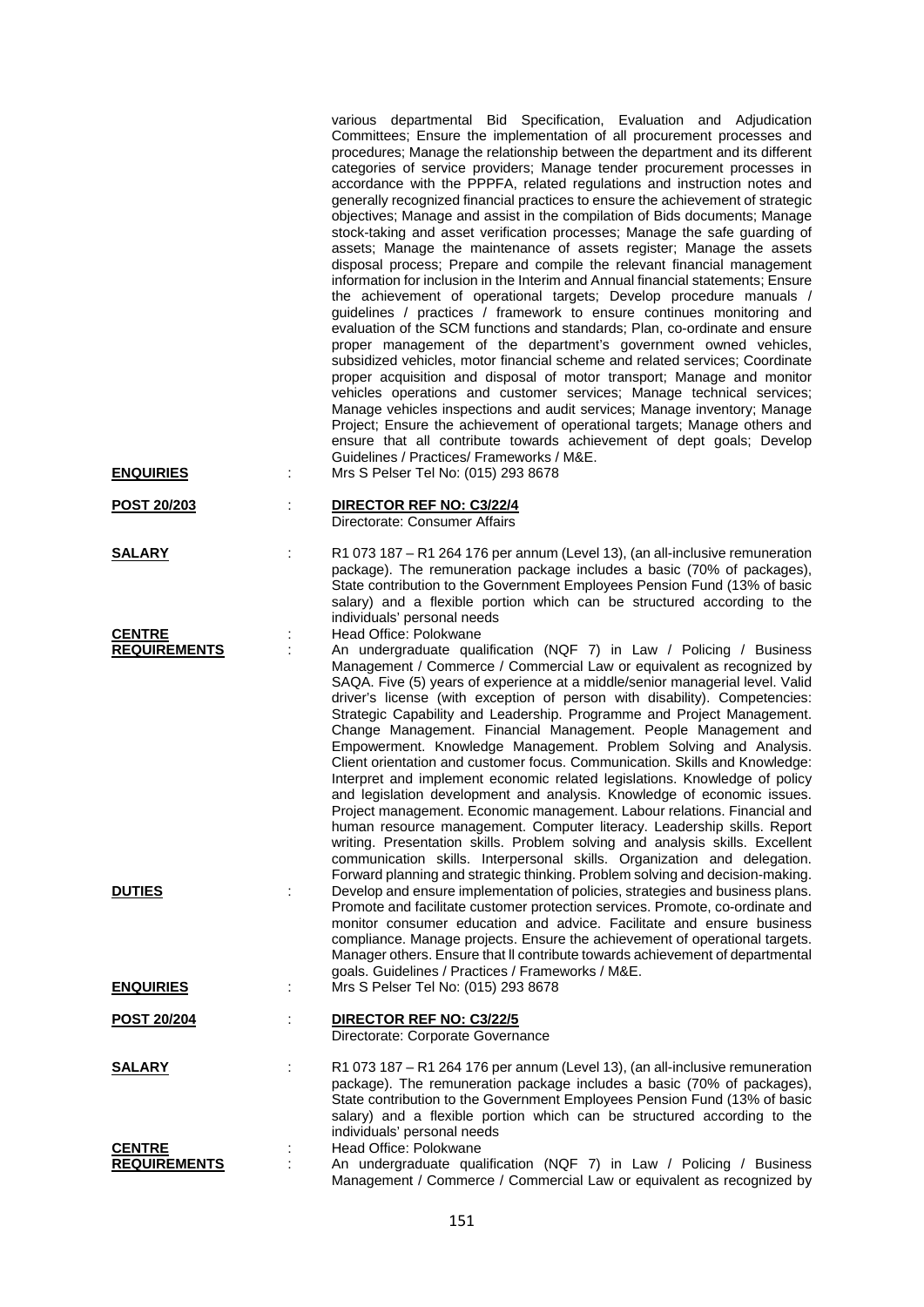| <b>DUTIES</b><br><b>ENQUIRIES</b>    | SAQA. Five (5) years of experience at a middle/senior managerial level. Valid<br>driver's license (with exception of person with disability). Competencies:<br>Strategic Capability and Leadership. Programme and Project Management.<br>Change Management. Financial Management. People Management and<br>Empowerment. Knowledge Management. Problem Solving and Analysis.<br>Client orientation and customer focus. Communication. Skills and Knowledge:<br>Interpret and implement economic related legislations. Knowledge of policy<br>and legislation development and analysis. Knowledge of economic issues.<br>Project management. Economic management. Labour relations. Financial and<br>human resource management. Computer literacy. Leadership skills. Report<br>writing. Presentation skills. Problem solving and analysis skills. Excellent<br>communication skills. Interpersonal skills. Organization and delegation.<br>Forward planning and strategic thinking. Problem solving and decision-making.<br>Develop and ensure implementation of policies, strategies and business plans.<br>÷<br>Provide administrative support and co-ordination to the Liquor Board. Provide<br>supervision on liquor affairs education, awareness and advice. Promote and<br>ensure business compliance and inspection. Manage projects. Ensure the<br>achievement of operational targets. Manager others. Ensure that all contribute<br>towards achievement of departmental goals. Guidelines / Practices /<br>Frameworks / M&E.<br>Mrs S Pelser Tel No: (015) 293 8678<br>t |
|--------------------------------------|----------------------------------------------------------------------------------------------------------------------------------------------------------------------------------------------------------------------------------------------------------------------------------------------------------------------------------------------------------------------------------------------------------------------------------------------------------------------------------------------------------------------------------------------------------------------------------------------------------------------------------------------------------------------------------------------------------------------------------------------------------------------------------------------------------------------------------------------------------------------------------------------------------------------------------------------------------------------------------------------------------------------------------------------------------------------------------------------------------------------------------------------------------------------------------------------------------------------------------------------------------------------------------------------------------------------------------------------------------------------------------------------------------------------------------------------------------------------------------------------------------------------------------------------------------------------------------|
|                                      | <b>OTHER POSTS</b>                                                                                                                                                                                                                                                                                                                                                                                                                                                                                                                                                                                                                                                                                                                                                                                                                                                                                                                                                                                                                                                                                                                                                                                                                                                                                                                                                                                                                                                                                                                                                               |
| POST 20/205                          | <b>DEPUTY DIRECTOR REF NO: C3/22/6</b><br>İ<br>Directorate: Limpopo Wildlife Resorts: Business Development Management                                                                                                                                                                                                                                                                                                                                                                                                                                                                                                                                                                                                                                                                                                                                                                                                                                                                                                                                                                                                                                                                                                                                                                                                                                                                                                                                                                                                                                                            |
| <u>SALARY</u>                        | R882 042 - R1 038 999 per annum (Level 12), (an all-inclusive remuneration<br>package)                                                                                                                                                                                                                                                                                                                                                                                                                                                                                                                                                                                                                                                                                                                                                                                                                                                                                                                                                                                                                                                                                                                                                                                                                                                                                                                                                                                                                                                                                           |
| <b>CENTRE</b><br><b>REQUIREMENTS</b> | Head Office: Polokwane<br>An NQF 6/7 qualification in Business Management or equivalent as recognized                                                                                                                                                                                                                                                                                                                                                                                                                                                                                                                                                                                                                                                                                                                                                                                                                                                                                                                                                                                                                                                                                                                                                                                                                                                                                                                                                                                                                                                                            |
|                                      | by SAQA. Three (3) to five (5) years' experience. A valid driver's license (with<br>exception with people with disabilities). Competencies: Strategic Capability<br>and Leadership. Programme and Project Management. Change Management.<br>Financial Management. People Management and Empowerment. Knowledge<br>Management. Problem Solving and Analysis. Client orientation and customer<br>focus. Communication. Skills and Knowledge: Knowledge of financial<br>management. Planning and organizing. Project management. Computer<br>literacy. Knowledge of relevant acts, policy directives and resolutions.<br>Management and leadership. Analytical thinking. Communication (verbal &<br>written) and negotiation. Policy development. Conflict management and<br>problem solving. Interpersonal relations and networking abilities. Financial<br>management. Planning and organization. Facilitation and presentation.<br>Telephone etiquette.                                                                                                                                                                                                                                                                                                                                                                                                                                                                                                                                                                                                                          |
| <b>DUTIES</b>                        | Manage and implement infrastructure development plans in the reserves and<br>resorts. Facilitate and manage the upgrading and rehabilitation of infrastructure<br>projects in the reserves and resorts. Manage and implement maintenance<br>programme plans and projects in the reserves and resorts. Manage the budget<br>allocation for infrastructure projects.                                                                                                                                                                                                                                                                                                                                                                                                                                                                                                                                                                                                                                                                                                                                                                                                                                                                                                                                                                                                                                                                                                                                                                                                               |
| <b>ENQUIRIES</b>                     | Mrs S Pelser Tel No: (015) 293 8678<br>÷                                                                                                                                                                                                                                                                                                                                                                                                                                                                                                                                                                                                                                                                                                                                                                                                                                                                                                                                                                                                                                                                                                                                                                                                                                                                                                                                                                                                                                                                                                                                         |
| <b>POST 20/206</b>                   | <b>DEPUTY DIRECTOR REF NO: C3/22/7</b><br>Directorate: Employee Relations                                                                                                                                                                                                                                                                                                                                                                                                                                                                                                                                                                                                                                                                                                                                                                                                                                                                                                                                                                                                                                                                                                                                                                                                                                                                                                                                                                                                                                                                                                        |
| <b>SALARY</b>                        | R744 255 - R876 705 per annum (Level 11), (an all-inclusive remuneration<br>package)                                                                                                                                                                                                                                                                                                                                                                                                                                                                                                                                                                                                                                                                                                                                                                                                                                                                                                                                                                                                                                                                                                                                                                                                                                                                                                                                                                                                                                                                                             |
| <b>CENTRE</b>                        | Head Office: Polokwane                                                                                                                                                                                                                                                                                                                                                                                                                                                                                                                                                                                                                                                                                                                                                                                                                                                                                                                                                                                                                                                                                                                                                                                                                                                                                                                                                                                                                                                                                                                                                           |
| <b>REQUIREMENTS</b>                  | An NQF 6/7 qualification in Labour Relations / Human Resource Management<br>- Employee Relations / Labour Law or equivalent as recognized by SAQA.<br>Three (3) to five (5) years relevant experience of which three years must be at<br>Junior / Lower Management level. Valid driver's license (with exception of<br>person with disability). Competencies: Strategic Capability and Leadership.<br>Programme and Project Management. Change Management. Financial<br>Management.<br>People Management and Empowerment.<br>Knowledge<br>Management. Problem Solving and Analysis. Client orientation and customer<br>focus. Communication. Skills and Knowledge: Sound and in-depth knowledge                                                                                                                                                                                                                                                                                                                                                                                                                                                                                                                                                                                                                                                                                                                                                                                                                                                                                  |

of relevant prescripts, as well as understanding of the legislative framework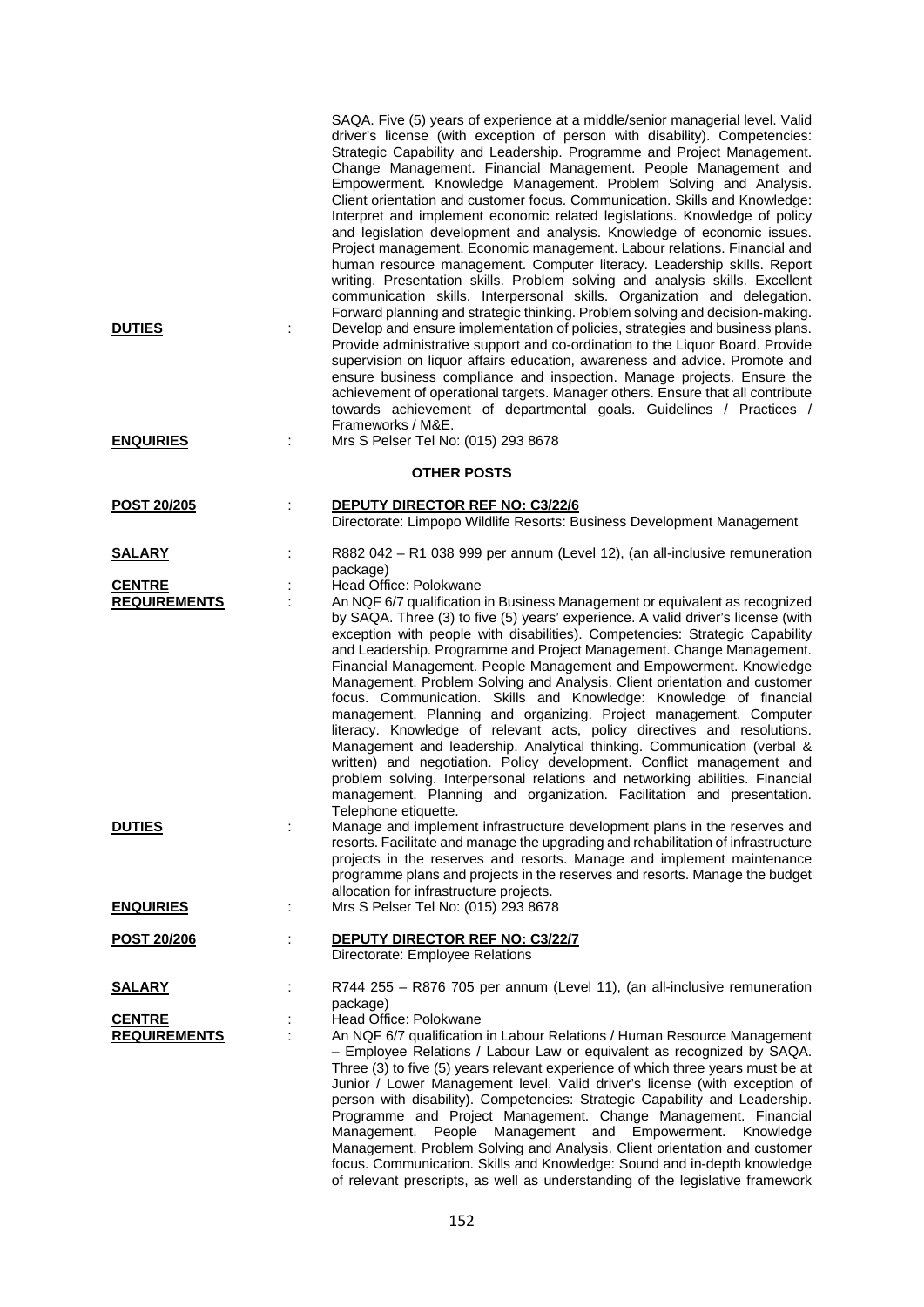|                                                       |   | governing the Public Service such as: Employment Equity Act, Basic<br>Conditions of Employment Act, Labour Relations Act, Public Service Act,<br>Administrative Justice Act, Promotion of Access of Information Act, Public<br>Service Regulations and various Bargaining Council Resolutions. Computer<br>literacy. Negotiation skills. Planning and organizing. Time management.<br>Strategic planning. Policy analysis and development. Group dynamics and<br>diversity management. Facilitation skills. Leadership skills. Disciplinary<br>management. Facilitation of grievances.                                                                                                                                                                                                                                                                                                                                                                                                                                                                                                                                                                                                                                                                                                                                                                                                                                                                                                                                                                                               |
|-------------------------------------------------------|---|--------------------------------------------------------------------------------------------------------------------------------------------------------------------------------------------------------------------------------------------------------------------------------------------------------------------------------------------------------------------------------------------------------------------------------------------------------------------------------------------------------------------------------------------------------------------------------------------------------------------------------------------------------------------------------------------------------------------------------------------------------------------------------------------------------------------------------------------------------------------------------------------------------------------------------------------------------------------------------------------------------------------------------------------------------------------------------------------------------------------------------------------------------------------------------------------------------------------------------------------------------------------------------------------------------------------------------------------------------------------------------------------------------------------------------------------------------------------------------------------------------------------------------------------------------------------------------------|
| <b>DUTIES</b>                                         |   | Promote sound employment relations and prevent conflict through the<br>coordination and monitoring of discipline, grievances and disputes. Provide<br>strategic advice to management on labour trends that may have a negative<br>impact on operations of the Department. The provisions to manage, handle,<br>coordinate, investigate, initiate and chair over disciplinary cases/hearings and<br>implement the outcome of disciplinary cases and appeals. Conduct<br>investigations on alleged acts of misconducts, grievances and disputes and<br>recommend strategic course of action and or probable solutions to the HOD.<br>Provide well-researched, sound labour relations opinions and advice to line<br>managers, the HOD and MEC. Serve as the Initiator or Chairperson in<br>disciplinary and grievance hearings. Facilitate and monitor implementation of<br>disciplinary sanctions, outcomes of grievances and disputes. Ensure existence<br>of an efficient and effective monitoring and evaluation system aligned to the<br>regulatory framework and its reporting requirements relating to case<br>management including case statistics. Ensure awareness workshops to line<br>managers and employees on policies and legal framework regulating<br>employment relationship. Represent the Department at the provincial<br>Bargaining Councils and the dispute resolution Forums. To contribute to policy<br>development and ensure implementation of employee relations policies in line<br>with the national and provincial regulatory frameworks and directives. |
| <b>ENQUIRIES</b>                                      | ÷ | Mrs S Pelser Tel No: (015) 293 8678                                                                                                                                                                                                                                                                                                                                                                                                                                                                                                                                                                                                                                                                                                                                                                                                                                                                                                                                                                                                                                                                                                                                                                                                                                                                                                                                                                                                                                                                                                                                                  |
| <b>POST 20/207</b>                                    |   | <b>DEPUTY DIRECTOR REF NO: C3/22/8</b><br>Directorate: Internal Control                                                                                                                                                                                                                                                                                                                                                                                                                                                                                                                                                                                                                                                                                                                                                                                                                                                                                                                                                                                                                                                                                                                                                                                                                                                                                                                                                                                                                                                                                                              |
| <b>SALARY</b>                                         |   | R744 255 - R876 705 per annum (Level 11), (an all-inclusive remuneration<br>package)                                                                                                                                                                                                                                                                                                                                                                                                                                                                                                                                                                                                                                                                                                                                                                                                                                                                                                                                                                                                                                                                                                                                                                                                                                                                                                                                                                                                                                                                                                 |
| <b>CENTRE</b><br><b>REQUIREMENTS</b>                  |   | Head Office: Polokwane<br>An NQF 6/7 qualification in Auditing / Financial Accounting / Cost Accounting<br>or equivalent as recognized by SAQA. Three (3) to five (5) years experience in<br>Internal/External Auditing / Internal Control and Compliance at a<br>supervisory/management (ASD) level. A valid driver's license (with exception<br>with people with disabilities). Competencies: Strategic Capability and<br>Leadership. Programme and Project Management. Change Management.<br>Financial Management. People Management and Empowerment. Knowledge<br>Management. Problem Solving and Analysis. Client orientation and customer<br>focus. Communication. Skills and Knowledge: Knowledge and understanding<br>Finance and SCM Legislations, Public Sector policies and regulations, Public<br>Finance Management Act (PFMA) and Treasury Regulations. Intermediary<br>knowledge of Public Service Act, Public Sector Fraud prevention strategies and<br>guidelines. Problem solving, strategic and analytical thinker. Computer literate<br>(especially MS Power Point and Excel). Good communication skills (written<br>and verbal).                                                                                                                                                                                                                                                                                                                                                                                                                                |
| <b>DUTIES</b>                                         |   | Establish an integrated internal control system. Facilitate assurance services<br>providers. Coordinate sectional and the work of governance structures.<br>Managing of unwanted expenditure. Conduct follow-up on exception reports.                                                                                                                                                                                                                                                                                                                                                                                                                                                                                                                                                                                                                                                                                                                                                                                                                                                                                                                                                                                                                                                                                                                                                                                                                                                                                                                                                |
| <b>ENQUIRIES</b>                                      |   | Mrs S Pelser Tel No: (015) 293 8678                                                                                                                                                                                                                                                                                                                                                                                                                                                                                                                                                                                                                                                                                                                                                                                                                                                                                                                                                                                                                                                                                                                                                                                                                                                                                                                                                                                                                                                                                                                                                  |
| POST 20/208                                           |   | <b>ASSISTANT DIRECTOR REF NO: C3/22/9</b><br>Directorate: Supply Chain Management: Acquisition Management                                                                                                                                                                                                                                                                                                                                                                                                                                                                                                                                                                                                                                                                                                                                                                                                                                                                                                                                                                                                                                                                                                                                                                                                                                                                                                                                                                                                                                                                            |
| <u>SALARY</u><br><b>CENTRE</b><br><b>REQUIREMENTS</b> |   | R382 245 - R450 255 per annum (Level 09)<br>Head Office: Polokwane<br>An NQF 6/7 qualification in Supply Chain Management / Financial<br>Management / Purchasing / Logistics / Public Administration / Finance /<br>Accounting / Economics / Internal Audit as recognized by SAQA. Three (3) to<br>five (5) years' experience in Supply Chain Management. A valid driver's license<br>(with exception with people with disabilities). Skills and Knowledge: Knowledge<br>of Legislative frameworks, Supply Chain Management Policy, Treasury                                                                                                                                                                                                                                                                                                                                                                                                                                                                                                                                                                                                                                                                                                                                                                                                                                                                                                                                                                                                                                         |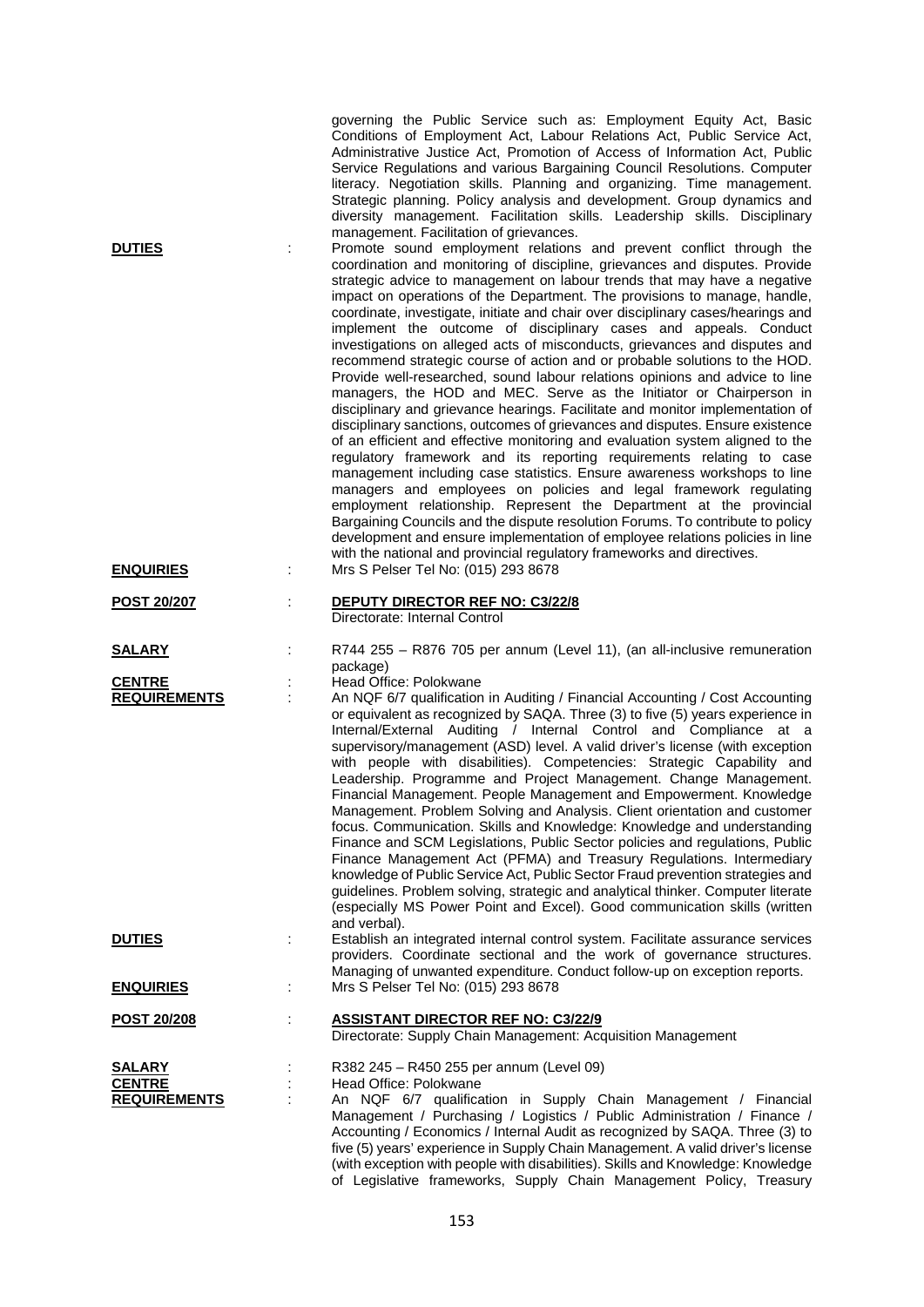|                                      |   | practice and instruction notes, Treasury Regulations, Public Service Act,<br>Preferential Procurement Policy Framework Act and Regulations, Public<br>Finance Management Act, Broad-Based Black Economic Empowerment Act,<br>Administrative Justice Act, Promotion of Access of Information Act, The<br>Constitution of the Republic of South Africa, LOGIS, BAS and CSD systems.<br>Possess the required skills, sound written and oral communication. Report<br>writing skills. Good planning and organizing skills. Conflict management.<br>Problem solving skills. Computer literacy. Policy analyzing and interpretation<br>skills. Time management. Batho-Pele Principles. Ability to work under pressure                                                                                                                                                                                                                                                                                                                                                                                                                                                                                                                                                                                                                                                                                                                                                                                                                                                                                                                                                                                                                                                                                                                                                      |
|--------------------------------------|---|----------------------------------------------------------------------------------------------------------------------------------------------------------------------------------------------------------------------------------------------------------------------------------------------------------------------------------------------------------------------------------------------------------------------------------------------------------------------------------------------------------------------------------------------------------------------------------------------------------------------------------------------------------------------------------------------------------------------------------------------------------------------------------------------------------------------------------------------------------------------------------------------------------------------------------------------------------------------------------------------------------------------------------------------------------------------------------------------------------------------------------------------------------------------------------------------------------------------------------------------------------------------------------------------------------------------------------------------------------------------------------------------------------------------------------------------------------------------------------------------------------------------------------------------------------------------------------------------------------------------------------------------------------------------------------------------------------------------------------------------------------------------------------------------------------------------------------------------------------------------|
| <b>DUTIES</b>                        |   | and meet deadlines.<br>Coordinate, review and execute the bidding process. Coordinate, review and<br>compile the list of prospective providers for quotations. Coordinate, review and<br>source quotations from database according to the threshold values determined<br>by the National Treasury. Supervise employees to ensure an effective<br>acquisition management service and undertake all administrative functions<br>required with regards to financial and HR administration.                                                                                                                                                                                                                                                                                                                                                                                                                                                                                                                                                                                                                                                                                                                                                                                                                                                                                                                                                                                                                                                                                                                                                                                                                                                                                                                                                                              |
| <b>ENQUIRIES</b>                     | ÷ | Mrs S Pelser Tel No: (015) 293 8678                                                                                                                                                                                                                                                                                                                                                                                                                                                                                                                                                                                                                                                                                                                                                                                                                                                                                                                                                                                                                                                                                                                                                                                                                                                                                                                                                                                                                                                                                                                                                                                                                                                                                                                                                                                                                                  |
| POST 20/209                          |   | <b>ASSISTANT DIRECTOR REF NO: C3/22/10</b><br>Directorate: Supply Chain Management: Demand Management                                                                                                                                                                                                                                                                                                                                                                                                                                                                                                                                                                                                                                                                                                                                                                                                                                                                                                                                                                                                                                                                                                                                                                                                                                                                                                                                                                                                                                                                                                                                                                                                                                                                                                                                                                |
| <b>SALARY</b>                        |   | R382 245 - R450 255 per annum (Level 09)                                                                                                                                                                                                                                                                                                                                                                                                                                                                                                                                                                                                                                                                                                                                                                                                                                                                                                                                                                                                                                                                                                                                                                                                                                                                                                                                                                                                                                                                                                                                                                                                                                                                                                                                                                                                                             |
| <b>CENTRE</b>                        |   | Head Office: Polokwane                                                                                                                                                                                                                                                                                                                                                                                                                                                                                                                                                                                                                                                                                                                                                                                                                                                                                                                                                                                                                                                                                                                                                                                                                                                                                                                                                                                                                                                                                                                                                                                                                                                                                                                                                                                                                                               |
| <b>REQUIREMENTS</b><br><b>DUTIES</b> |   | An NQF 6/7 qualification in Financial Management / Supply Chain<br>Management / Purchasing / Logistics / Public Administration / Finance /<br>Accounting / Economics / Internal Audit as recognized by SAQA. Three (3) to<br>five (5) years experience in Supply Chain Management. A valid drivers license<br>(with exception with people with disabilities). Skills and Knowledge: Knowledge<br>of Legislative frameworks, Supply Chain Management Policy, Treasury<br>practice and instruction notes, Treasury Regulations, Public Service Act,<br>Preferential Procurement Policy Framework Act and Regulations, Public<br>Finance Management Act, Broad-Based Black Economic Empowerment Act,<br>Administrative Justice Act, Promotion of Access of Information Act, The<br>Constitution of the Republic of South Africa, LOGIS, BAS and CSD systems.<br>Possess the required skills. Sound written and oral communication. Report<br>writing skills. Good planning and organizing skills. Conflict management.<br>Problem solving skills. Computer literacy. Policy analyzing and interpretation<br>skills. Time management. Batho-Pele Principles. Ability to work under pressure<br>and meet deadlines.<br>Coordinate, review, collect and collate information for the annual departmental<br>procurement plan. Coordinate the submission of consolidated procurement<br>plan to Treasury. Analyse and compile monitoring reports on implementation<br>of procurement plans. Coordinate compilation of Bid/Quotation specifications.<br>Provide administrative duties to Bid Specification Committee. Coordinate the<br>benchmarking of market-related prices, commodity (items) analysis and core-<br>business of the enterprise. Facilitate deviation from normal procurement<br>processes. Administration of Central Supplier Database (CSD). Manage daily |
| <b>ENQUIRIES</b>                     | ÷ | employee performance and ensure timely Performance Assessments of all<br>subordinates.<br>Mrs S Pelser Tel No: (015) 293 8678                                                                                                                                                                                                                                                                                                                                                                                                                                                                                                                                                                                                                                                                                                                                                                                                                                                                                                                                                                                                                                                                                                                                                                                                                                                                                                                                                                                                                                                                                                                                                                                                                                                                                                                                        |
|                                      |   |                                                                                                                                                                                                                                                                                                                                                                                                                                                                                                                                                                                                                                                                                                                                                                                                                                                                                                                                                                                                                                                                                                                                                                                                                                                                                                                                                                                                                                                                                                                                                                                                                                                                                                                                                                                                                                                                      |
| <b>POST 20/210</b>                   | ÷ | <b>ASSISTANT DIRECTOR REF NO: C3/22/11</b><br>Directorate: Information Technology: Information Systems Management                                                                                                                                                                                                                                                                                                                                                                                                                                                                                                                                                                                                                                                                                                                                                                                                                                                                                                                                                                                                                                                                                                                                                                                                                                                                                                                                                                                                                                                                                                                                                                                                                                                                                                                                                    |
| <b>SALARY</b>                        |   | R382 245 - R450 255 per annum (Level 09)                                                                                                                                                                                                                                                                                                                                                                                                                                                                                                                                                                                                                                                                                                                                                                                                                                                                                                                                                                                                                                                                                                                                                                                                                                                                                                                                                                                                                                                                                                                                                                                                                                                                                                                                                                                                                             |
| <b>CENTRE</b>                        |   | Head Office: Polokwane                                                                                                                                                                                                                                                                                                                                                                                                                                                                                                                                                                                                                                                                                                                                                                                                                                                                                                                                                                                                                                                                                                                                                                                                                                                                                                                                                                                                                                                                                                                                                                                                                                                                                                                                                                                                                                               |
| <b>REQUIREMENTS</b>                  |   | An NQF 6/7 qualification in Information Technology / Engineering Computer<br>Systems / Computer Sciences / Network/Information Systems as recognized<br>by SAQA. Two (2) to three (3) years' experience in IT / ICT related field.<br>Industry related qualification such as A+, N+, Security +, MCSA, MCSE,<br>MCITP, ITIL/COBIT, IT project management. Microsoft Azure, Microsoft Office<br>365 and Microsoft Sharepoint certification and/or experience will be an added<br>advantage. A valid driver's license (with exception with people with disabilities).<br>Skills and Knowledge: Knowledge in Microsoft Windows server 2016/2019,<br>LAN administration, Wide Area Network, user administration, MS Active<br>Directory 2016, MS Exchange 2019/Exchange Online. Knowledge of<br>administering backup and security systems. Knowledge of Microsoft                                                                                                                                                                                                                                                                                                                                                                                                                                                                                                                                                                                                                                                                                                                                                                                                                                                                                                                                                                                                        |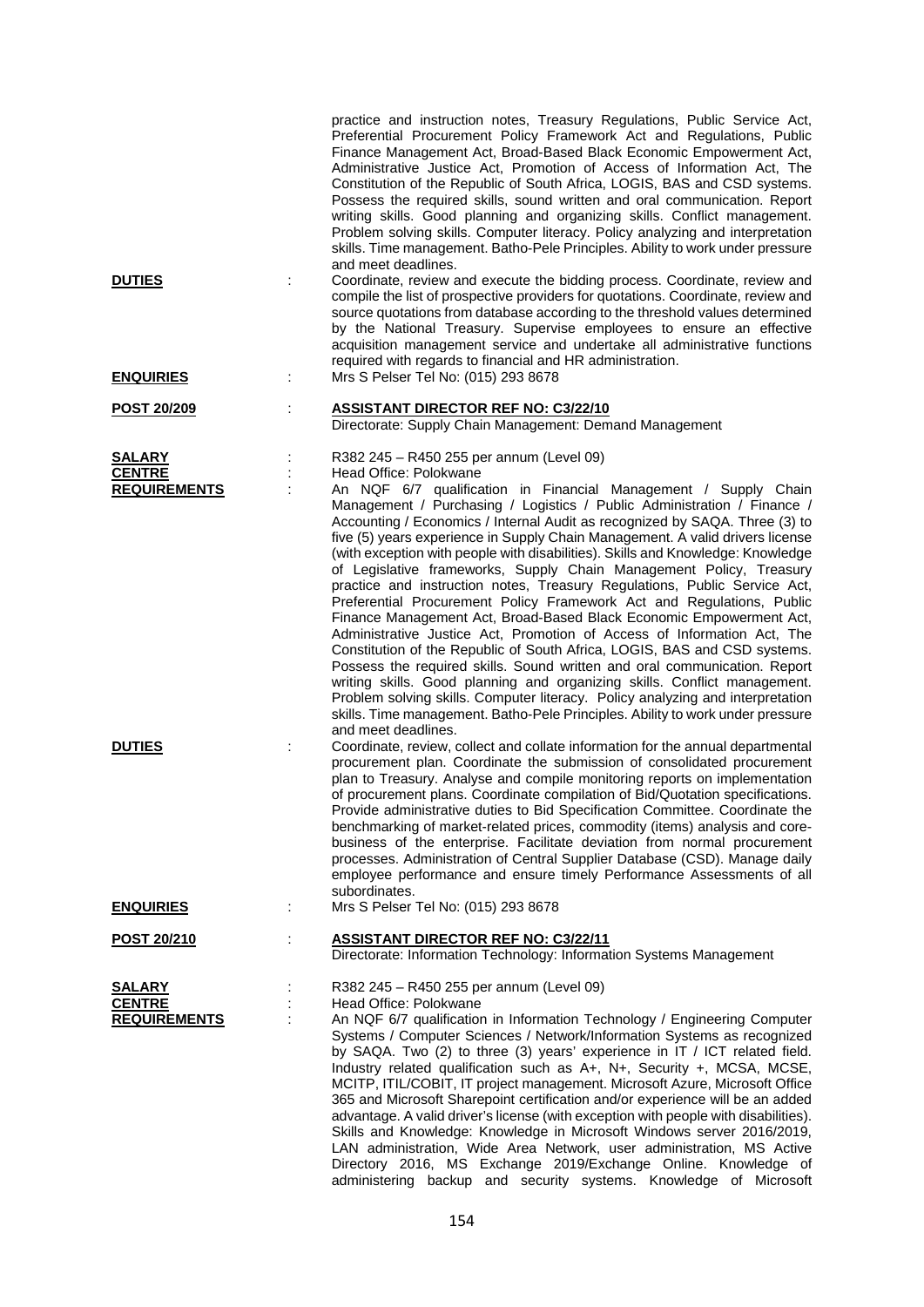| <b>DUTIES</b>                                  | Office/Office 365 and backup solutions, system development, database<br>administration. Knowledge of government procurement processes. Server<br>management. Legislative framework governing the Public Service such as<br>Public Service Act, Labour Relations Act, PFMA. Good governance and Batho<br>Pele Principles. Government decision making processes.<br>Diversity<br>management. Performance management. Government systems (BAS,<br>PERSAL and LOGIS) and structures. Strategic capability and leadership.<br>Programme and project management. Financial management. Change<br>management. Knowledge management. Problem solving and analysis. People<br>management and empowerment. Communication skills. Computer literacy.<br>Presentation skills. Planning and organizing. Decision making skills. Report<br>writing skills. Reliable, loyal and organized. Willing to work extended hours and<br>to travel to various destinations. Be able to work in a team and independently.<br>Must have the ability to work under pressure. Strategic focused. Proactive.<br>Client service focused. Must have integrity and be committed.<br>Assist ICT management with daily operations and function of the network and<br>systems. Ensure that network infrastructure can handle new initiatives aligned<br>to e-Government. Ensure effective implementation of backup and backup<br>strategies. Provide Security control and user access rights. Ensure that internet<br>security, network security and physical security measures are taken against<br>malicious harm and theft. Administer and monitor voice and data integrity for<br>unified messaging, server management and storage management. Provide<br>expertise and advice on network and technical support. Investigate new<br>technologies and systems. Assist in management of ICT projects. Liaise with<br>stakeholders. Assist in MTEF planning. Assist in development, review,<br>monitoring and implementation of Information Communication Technology<br>(ICT) policies. Implement, enforce and ensure adherence of IT policies and<br>procedures. Assist in IT audits. Support departmental systems. Administer and<br>monitor ICT Security. Assist in the implementation of ICT Disaster Recovery<br>Plan. Ensure improved connectivity and bandwidth. Manage and maintain<br>WAN, LAN, e-mail and internet connection. Troubleshoot, resolve and maintain<br>ICT related issues. Assist with the procurement process of desktop and<br>network equipment and services. |
|------------------------------------------------|---------------------------------------------------------------------------------------------------------------------------------------------------------------------------------------------------------------------------------------------------------------------------------------------------------------------------------------------------------------------------------------------------------------------------------------------------------------------------------------------------------------------------------------------------------------------------------------------------------------------------------------------------------------------------------------------------------------------------------------------------------------------------------------------------------------------------------------------------------------------------------------------------------------------------------------------------------------------------------------------------------------------------------------------------------------------------------------------------------------------------------------------------------------------------------------------------------------------------------------------------------------------------------------------------------------------------------------------------------------------------------------------------------------------------------------------------------------------------------------------------------------------------------------------------------------------------------------------------------------------------------------------------------------------------------------------------------------------------------------------------------------------------------------------------------------------------------------------------------------------------------------------------------------------------------------------------------------------------------------------------------------------------------------------------------------------------------------------------------------------------------------------------------------------------------------------------------------------------------------------------------------------------------------------------------------------------------------------------------------------------------------------------------------------------------------------------------------------------------------------------------------------------------------------------------|
| <b>ENQUIRIES</b>                               | Mrs S Pelser Tel No: (015) 293 8678                                                                                                                                                                                                                                                                                                                                                                                                                                                                                                                                                                                                                                                                                                                                                                                                                                                                                                                                                                                                                                                                                                                                                                                                                                                                                                                                                                                                                                                                                                                                                                                                                                                                                                                                                                                                                                                                                                                                                                                                                                                                                                                                                                                                                                                                                                                                                                                                                                                                                                                     |
| <b>POST 20/211</b>                             | <b>ENVIRONMENTAL OFFICER (PRODUCTION) GRADE A REF NO: C3/22/12</b><br>Directorate: Wildlife Trade and Regulations                                                                                                                                                                                                                                                                                                                                                                                                                                                                                                                                                                                                                                                                                                                                                                                                                                                                                                                                                                                                                                                                                                                                                                                                                                                                                                                                                                                                                                                                                                                                                                                                                                                                                                                                                                                                                                                                                                                                                                                                                                                                                                                                                                                                                                                                                                                                                                                                                                       |
| SALARY<br><b>CENTRE</b><br><b>REQUIREMENTS</b> | R276 831 - R307 230 per annum, (OSD)<br>Waterberg District: Modimolle<br>An NQF 6/7 qualification in Nature Conservation / Environment as recognized<br>by SAQA. One (1) to two (2) years experience in nature / environment fields.<br>Environmental Management Inspectorate (EIM) qualification will be an added<br>advantage. A valid firearm competency certificate (rifle and shotgun). A valid<br>driver's license (with exception with people with disabilities). Skills and<br>Knowledge: Knowledge of environmental legislations and multilateral<br>environmental agreements. Computer literacy. Ability to work overtime.<br>Leadership skills. Financial management. Logistics. Strategic management.<br>Project management. Conflict management. Risk management. Personnel                                                                                                                                                                                                                                                                                                                                                                                                                                                                                                                                                                                                                                                                                                                                                                                                                                                                                                                                                                                                                                                                                                                                                                                                                                                                                                                                                                                                                                                                                                                                                                                                                                                                                                                                                                |
| <b>DUTIES</b>                                  | management.<br>Regulate and monitor the wildlife industry. Management of damage causing<br>animals. Training and monitor the training of previously disadvantaged<br>individuals to enter the Hunting Industry. Monitor and regulate taxidermists.<br>Investigate cases where Professional Hunters and Hunting Outfitters are<br>involved. Liaison with other institutions regarding the Hunting Industry.<br>Regulate and monitor the Game Translocation Industry. Monitor game<br>reduction process in protected areas managed by the Limpopo Tourism and<br>Parks. Regulate the establishment and functioning of wildlife centres.<br>Implement the Convention on International Trade in Endangered Species of<br>Wild Fauna and Flora (CITES). Processing of permit applications for the use<br>of natural resources. Maintenance of database. Report writing (monthly,<br>quarterly and annual reports). Scanning of the means of verifications.                                                                                                                                                                                                                                                                                                                                                                                                                                                                                                                                                                                                                                                                                                                                                                                                                                                                                                                                                                                                                                                                                                                                                                                                                                                                                                                                                                                                                                                                                                                                                                                                   |
| <b>ENQUIRIES</b>                               | Mrs S Pelser Tel No: (015) 293 8678                                                                                                                                                                                                                                                                                                                                                                                                                                                                                                                                                                                                                                                                                                                                                                                                                                                                                                                                                                                                                                                                                                                                                                                                                                                                                                                                                                                                                                                                                                                                                                                                                                                                                                                                                                                                                                                                                                                                                                                                                                                                                                                                                                                                                                                                                                                                                                                                                                                                                                                     |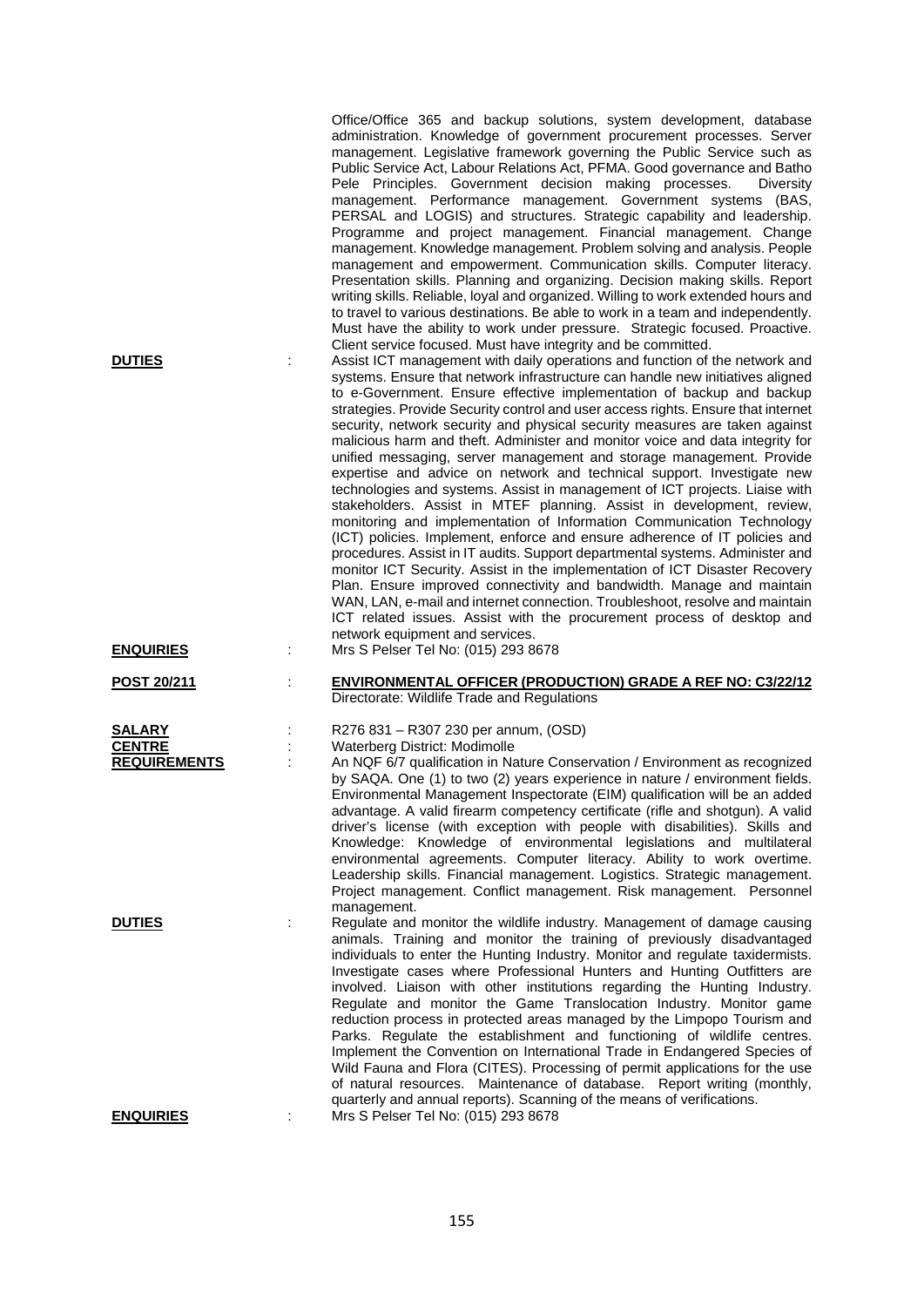| <b>POST 20/212</b>             |   | <b>SYSTEM ANALYST REF NO: C3/22/13</b>                                                                                                                                                                                                                                                                                                                                                                                                                                                                                                                                                                                                                                                                                                                                                                                                                                                                                                                                     |
|--------------------------------|---|----------------------------------------------------------------------------------------------------------------------------------------------------------------------------------------------------------------------------------------------------------------------------------------------------------------------------------------------------------------------------------------------------------------------------------------------------------------------------------------------------------------------------------------------------------------------------------------------------------------------------------------------------------------------------------------------------------------------------------------------------------------------------------------------------------------------------------------------------------------------------------------------------------------------------------------------------------------------------|
|                                |   | Directorate: Information Technology: Information Systems Management                                                                                                                                                                                                                                                                                                                                                                                                                                                                                                                                                                                                                                                                                                                                                                                                                                                                                                        |
| <b>SALARY</b>                  |   | R261 372 - R307 890 per annum (Level 07)                                                                                                                                                                                                                                                                                                                                                                                                                                                                                                                                                                                                                                                                                                                                                                                                                                                                                                                                   |
| <b>CENTRE</b>                  |   | Head Office: Polokwane                                                                                                                                                                                                                                                                                                                                                                                                                                                                                                                                                                                                                                                                                                                                                                                                                                                                                                                                                     |
| <b>REQUIREMENTS</b>            |   | An NQF 6/7 qualification in Information Management/Technology / Computer                                                                                                                                                                                                                                                                                                                                                                                                                                                                                                                                                                                                                                                                                                                                                                                                                                                                                                   |
|                                |   | Science / Systems related as recognized by SAQA. One (1) to two (2) years'<br>experience as a system analysis or related field. Microsoft Office 365 and<br>Microsoft SharePoint certification and/or experience will be an added<br>advantage. A valid driver's license (with exception with people with disabilities).<br>Skills and Knowledge: Sound and in depth knowledge of relevant prescripts,<br>application of the legislative framework governing the Public Service e.g. Public<br>Service Act, Labour Relations Act, PFMA, etc. Business process analysis and<br>modelling. Experience in project leading and management. System<br>development and database administration. Negotiation skills. Presentation<br>skills. People management skills. Time management. Communication (formal<br>informal).<br>skills.<br>Responsiveness.<br>and<br>Interpersonal<br>Pro-active.<br>Professionalism. Accuracy. Flexibility. Supportive. Willingness to work under |
|                                |   | pressure. Focused. Client oriented.                                                                                                                                                                                                                                                                                                                                                                                                                                                                                                                                                                                                                                                                                                                                                                                                                                                                                                                                        |
| <b>DUTIES</b>                  | t | Identify systems in the department. Establish user forums of all the systems.<br>Assess the systems. Assess the environment system owners. Identify systems<br>operation. Identify problem and modification process. Revise previous<br>documentation. Develop small system and database. Test functionality of the<br>systems and databases. Train system users. Troubleshoot and upgrade the<br>corrupted system and database. Install the systems and database. Update the<br>content management system. Update the scripts. Identify the fault. Resolve<br>database and systems problems. Update the IT helpdesk system. Identify the<br>database users. Record the system and database information. Assign users<br>access rights. Revoke users' access rights. Maintain data system<br>administration. Monitor and assess the existing systems. Implement small<br>database. Installation and upgrading of systems. Rectify administering<br>database.               |
| <b>ENQUIRIES</b>               | ÷ | Mrs S Pelser Tel No: (015) 293 8678                                                                                                                                                                                                                                                                                                                                                                                                                                                                                                                                                                                                                                                                                                                                                                                                                                                                                                                                        |
|                                |   |                                                                                                                                                                                                                                                                                                                                                                                                                                                                                                                                                                                                                                                                                                                                                                                                                                                                                                                                                                            |
|                                |   |                                                                                                                                                                                                                                                                                                                                                                                                                                                                                                                                                                                                                                                                                                                                                                                                                                                                                                                                                                            |
| <u>POST 20/213</u>             |   | FIELD RANGER REF NO: C3/22/14 (X9 POSTS)<br>Directorate: Wildlife Trade and Regulations                                                                                                                                                                                                                                                                                                                                                                                                                                                                                                                                                                                                                                                                                                                                                                                                                                                                                    |
|                                |   |                                                                                                                                                                                                                                                                                                                                                                                                                                                                                                                                                                                                                                                                                                                                                                                                                                                                                                                                                                            |
| <b>SALARY</b><br><b>CENTRE</b> | ÷ | R147 459 - R173 706 per annum (Level 04)<br>Mopani District: Klaserie Service Centre (X1 Post)<br>Mopani District: Phalaborwa Service Centre (X2 Posts)<br>Mopani District: Tzaneen Service Centre (X1 Post)<br>Vhembe District: Malamulele Sevice Centre (X2 Posts)<br>Vhembe District: Musina Service Centre (X1 Post)<br>Vhembe District: Thohoyandou Service Centre (X2 Posts)                                                                                                                                                                                                                                                                                                                                                                                                                                                                                                                                                                                         |
| <b>REQUIREMENTS</b>            |   | An NQF 4 qualification (Grade 12) as recognized by SAQA. Game ranging<br>certificate. A NQF 6 qualification in Nature Conservation will be an added<br>advantage. Valid firearm competency certificate (handgun, rifle, shotgun). A<br>valid driver's license (with exception with people with disabilities). Skills and<br>Knowledge: Tracking and firearm handling. Report writing skills. Verbal and<br>written communication skills. Be able to work irregular hours (weekends, public<br>holidays). Be able to travel as and when required.                                                                                                                                                                                                                                                                                                                                                                                                                           |
| <b>DUTIES</b>                  |   | Management of damage causing animals. Processing of damage causing<br>animal's carcasses. Field patrol. Regulate the wildlife industry. Monitor of<br>hunting activities. Conduct game farm inspections. Monitor game capture<br>operations. Liaise with stakeholders and clients. Monitor and regulate<br>taxidermists. Investigate cases where Professional Hunters and Hunting<br>Outfitters are involved. Regulate and monitor the Game Translocation Industry.<br>Monitor game reduction process in protected areas managed by the Limpopo                                                                                                                                                                                                                                                                                                                                                                                                                            |
| <b>ENQUIRIES</b>               | ÷ | Tourism and Parks.<br>Mrs S Pelser Tel No: (015) 293 8678                                                                                                                                                                                                                                                                                                                                                                                                                                                                                                                                                                                                                                                                                                                                                                                                                                                                                                                  |
| <b>POST 20/214</b>             |   | FIELD RANGER REF NO: C3/22/15 (X11 POSTS)<br>Directorate: State Owned Nature Reserves                                                                                                                                                                                                                                                                                                                                                                                                                                                                                                                                                                                                                                                                                                                                                                                                                                                                                      |
|                                |   |                                                                                                                                                                                                                                                                                                                                                                                                                                                                                                                                                                                                                                                                                                                                                                                                                                                                                                                                                                            |
| <b>SALARY</b><br><b>CENTRE</b> |   | R147 459 – R173 706 per annum (Level 04)<br>Doorndraai Nature Reserve (X3 Posts)                                                                                                                                                                                                                                                                                                                                                                                                                                                                                                                                                                                                                                                                                                                                                                                                                                                                                           |